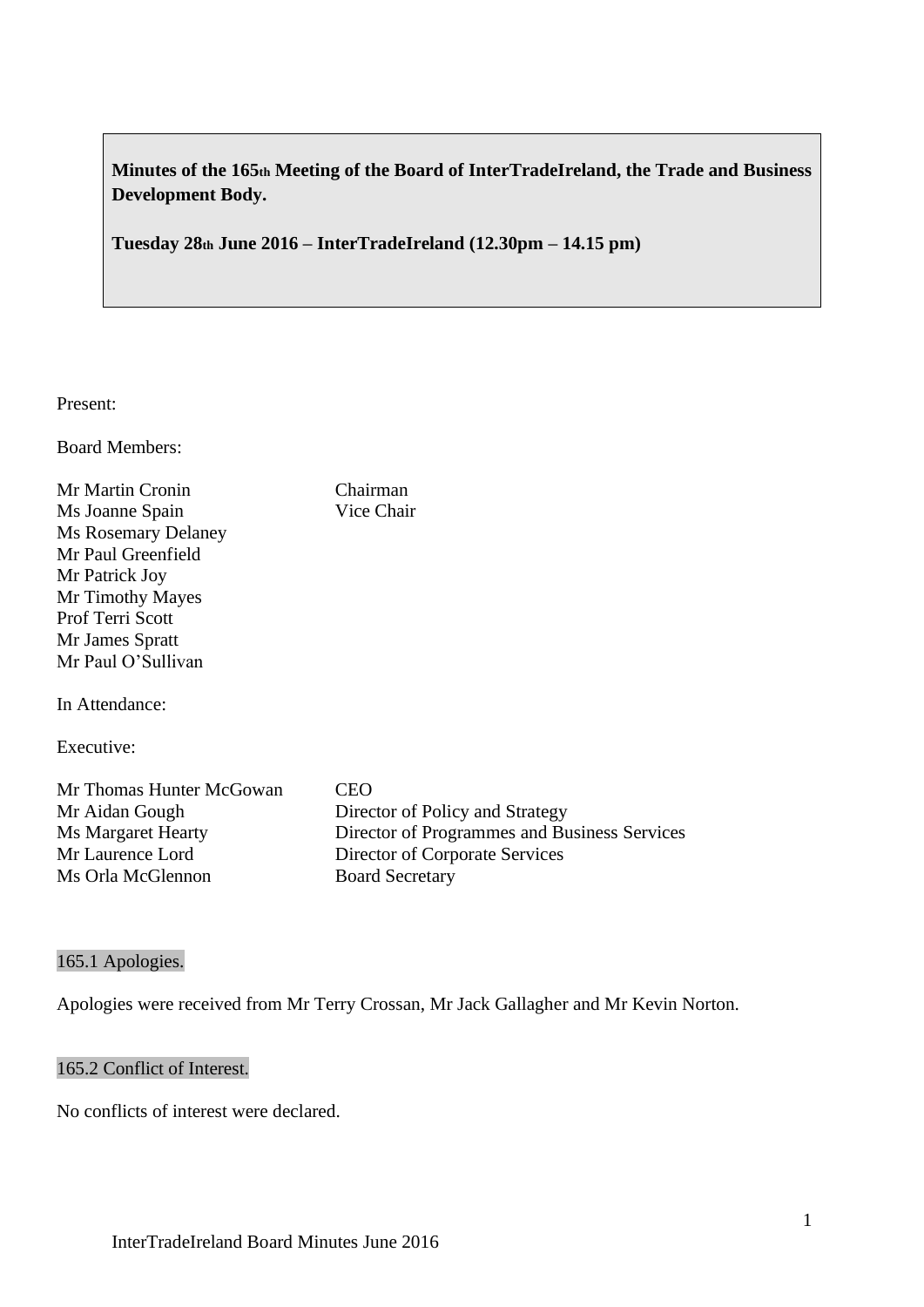#### 165.3 Authorisation of Previous Minutes.

The Minutes of the 31st May 2016 Board meeting were approved and authorised by the Chairman.

#### 165.5 CEO Report

The Board Secretary distributed a copy of the CEO report to all Board members.

Mr Hunter McGowan presented his CEO report. He reported on a positive engagement with Sponsoring Departments at a recent liaison meeting in Dublin. Issues discussed included funding constraints on the Body.

An ideas generation workshop was held on  $7<sub>th</sub>$  June using the Challenge Programme methodology. A significant number of ideas were generated and these will be consolidated into a smaller number in order to affect improvements/development in our programme offerings.

The CEO opened the Meet the Buyer event in Belfast on 8th June which was very successful. The 11 Super Councils were all in attendance and their stands were extremely well attended.

Work continues on progressing the opportunities contained in our 'Mapping the Potential for All Island Sectoral Ecosystems' report with a draft action plan. The CEO advised that Mr Gough would update the Board on this matter as a separate agenda item.

The Steering panel meeting to consider Interreg V applications was postponed and another meeting has been rescheduled for 27th July.

The Chairman thanked Mr Hunter McGowan for his report.

### 165.6 Board Sub Committee/Steering Committee Reports

*Audit and Risk Assurance Committee Report*

Mr Mayes reported back from the Audit and Risk Assurance Committee meeting held on 31st May 2016. He advised that since the Board had set a risk appetite, the Body is now fully compliant with its Risk Management Policy.

Mr Mayes informed the Board that the Body's Risk Register was reviewed by the Committee and per the agreed policy it should be presented to the Board on an annual basis. The Register is contained in appendix 1 of the Governance and Financial Matters report. The Board noted the May 2016 Risk Register.

He advised that the Committee discussed the matter of succession and agreed that it would facilitate the continuity of the Committee if another current Board member whose tenure extends beyond December 2016 would attend the remaining two Audit and Risk Assurance Committee meetings. Any Board members who would be willing to join the Committee were invited to contact the Chairman of the Board in the first instance.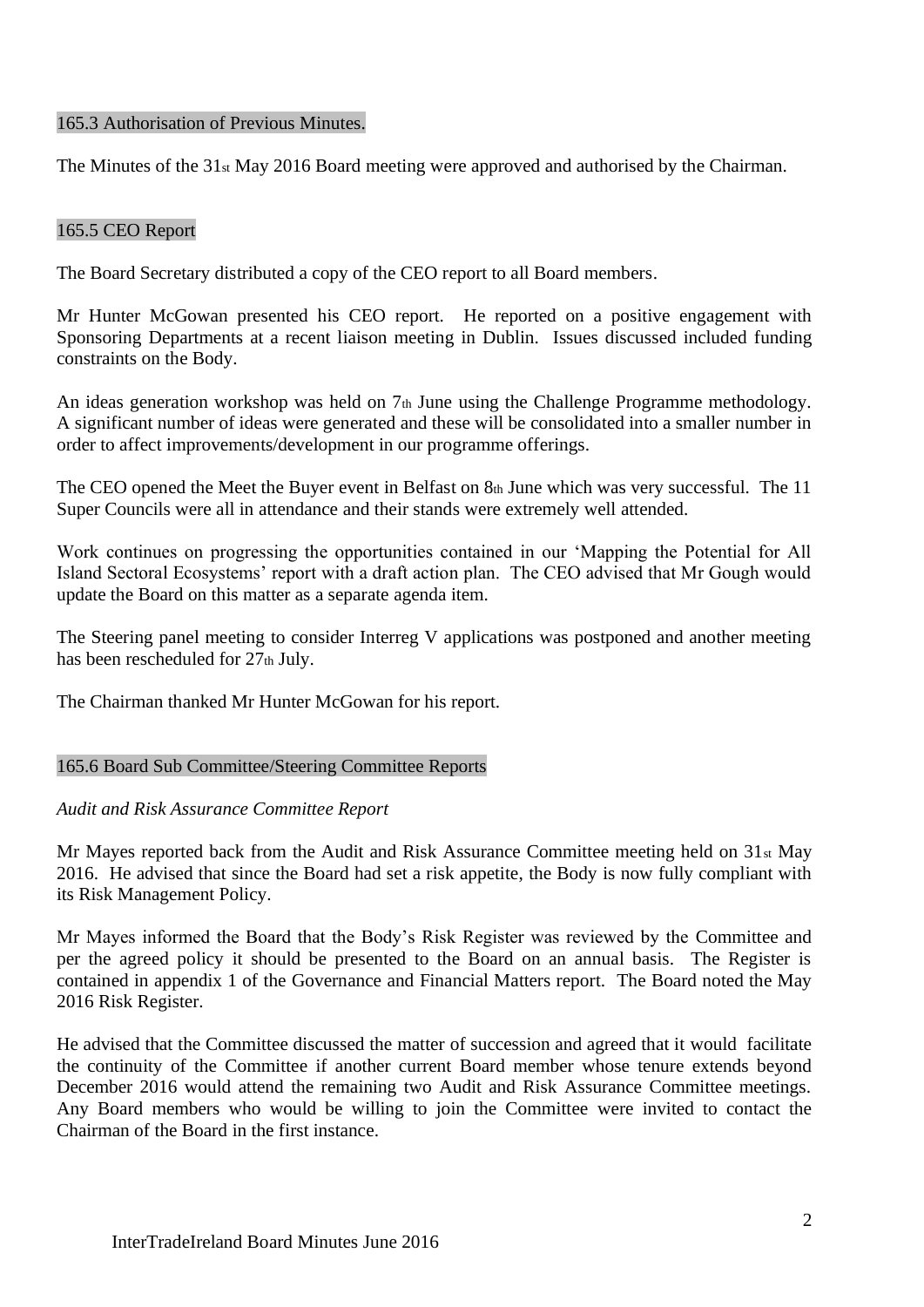The Board noted the Audit and Risk Assurance Committee report and the Chairman thanked Mr Mayes for his update.

## *Innovation Sub Committee Report*

Prof Scott reported back from the Innovation Sub Committee meeting held on 31st May 2016. The Committee considered 11 new Fusion applications and approved 10. One project was deferred. An additional deferred project was approved by email prior to the meeting.

The Board noted the decisions of the Innovation Sub Committee and the Chairman thanked Prof Scott for her report.

## *Trade Sub Committee Report*

Mr Joy reported back from the Trade Sub Committee meeting held on 31st May 2016. The Committee considered 13 Acumen applications and approved 9 projects and 4 projects were deferred for further information.

The Board noted the decisions of the Trade Sub Committee and the Chairman thanked Mr Joy for his update.

## *Communications Sub Committee Report*

Ms Delaney reported back from the Communications Sub Committee held immediately prior to the Board meeting. She advised that the Committee had reviewed performance metrics to date and the ambitious targets set for 2016.

Ms Delaney informed the Board that website visitors continue to increase as a result of the current digital marketing campaign.

In light of the Brexit result, the Committee are of the opinion that InterTradeIreland as the voice of authority on cross border trade should communicate proactively on this topic over the coming months. The third quarter Business Monitor will collect data that should inform future communications. The Committee recommended that a contingency budget be put in place for this purpose. The Board discussed this proposal and approved a contingency budget. It was agreed that the Communications team would keep the Communications Sub Committee informed of any plans to support the Body's post Brexit decision messaging.

Ms Delaney reported that the Committee had discussed sponsorship and it was agreed that given budgetary constraints, no sponsorship initiatives are currently under consideration. The Committee had reviewed their Terms of Reference which has been updated to reflect its membership.

The Board noted the Communications Sub Committee update and the Chairman thanked Ms Delaney and the Committee for their input.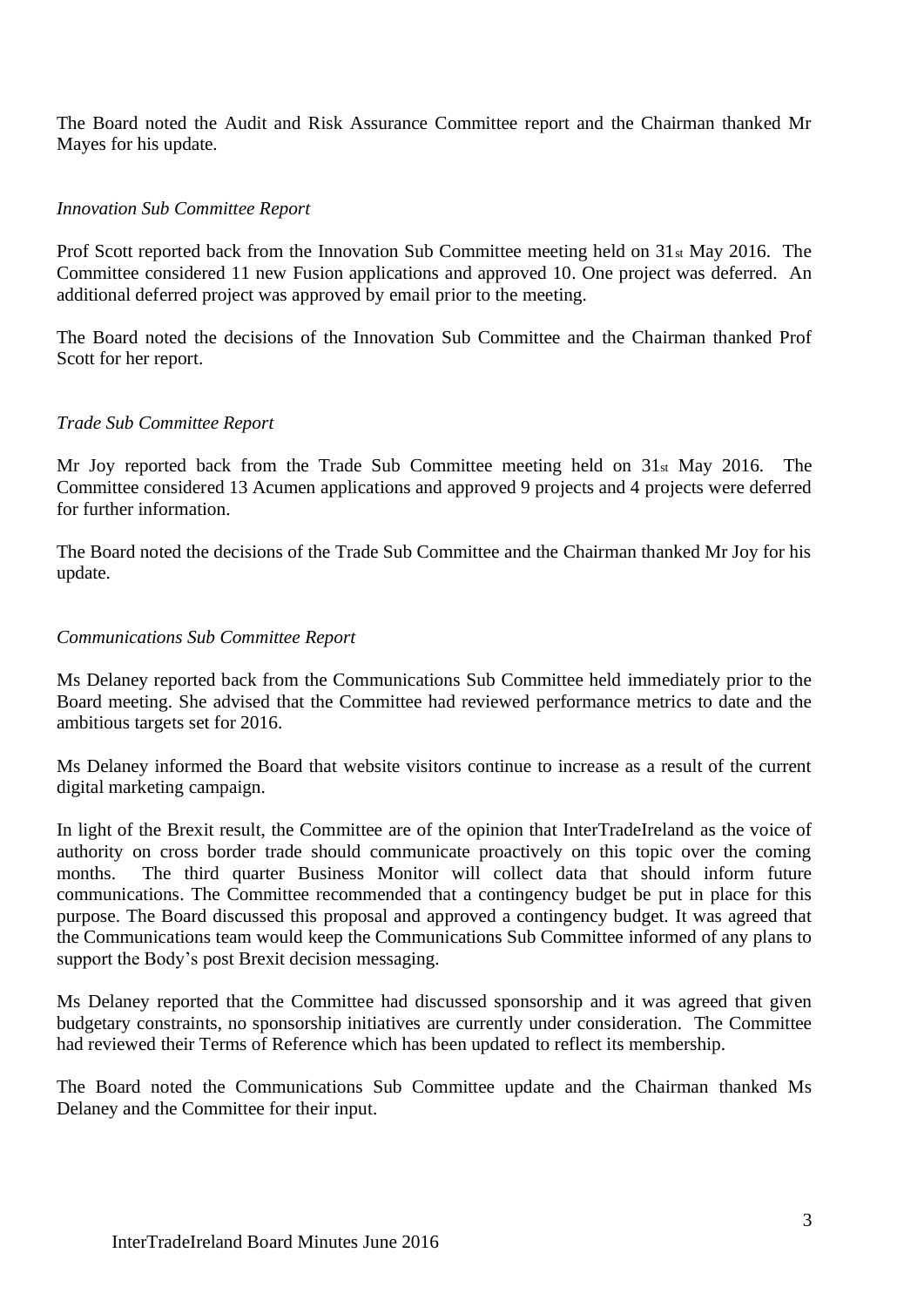#### 165.7 For Consideration, Discussion, Decision &/or Approval

### *Operations Directorate Progress and Activity Report*

Ms Hearty presented the Operations Directorate Progress and Activity Report. She advised that all programmes and budgets continue to be substantially on track and any minor shortfalls are likely to be achieved over the coming months.

The Chairman thanked Ms Hearty for her report.

#### *Governance and Financial Matters*

Mr Lord presented the Governance and Financial Matters report. He informed the Board that the 2015 Accounts have now been signed by both Auditors and Comptroller Generals. The Accounts and Annual report will be laid before the Assembly and the Dáil at the earliest opportunity.

Mr Lord advised that the 2016 Business Plan and budget were ratified at an NSMC meeting held on 24th June. He informed the Board that DETI has now resumed payments to the Body.

Mr Lord referred to the Risk Register as at May 2016 (included in the Board papers) and the policy to present annually to the Board. Risks to be revised include the UK exit from the EU and Board continuity.

#### *Communications Update*

Mr Lord presented the Communications and Marketing Performance Report. He advised that the Communications team are confident that the annual target will be reached. The increase in visitors to our website was highlighted.

The Board noted the Communications and Marketing report and the Chairman thanked Mr Lord for his update.

#### *Tenders and Variations to Letters of Offer/Appointment*

Dr Magennis, Policy Research Manager joined the Board meeting for this and the subsequent agenda item.

Mr Gough advised that at the January meeting, the Board had approved the Research Agenda for 2016 to 2018 which included an analysis of cross border service trade. He advised that at present our understanding of the value of cross border trade is limited to manufactured goods. The release of the new Northern Ireland Broad Economy Sales and Exports Statistics (BESES) in February 2016, suggests that non-manufacturing sales to the ROI could amount to over £2.1bn. Mr Gough sought Board approval to carry out a short study to further analyse this figure by disaggregating it by sector and sub sector and by exploring the services data on South to North trade available from the Central Statistics Office. The objective for the study is to provide a more detailed picture of cross border trade in services to enable InterTradeIreland to identify potential opportunities for our suite of trade programmes.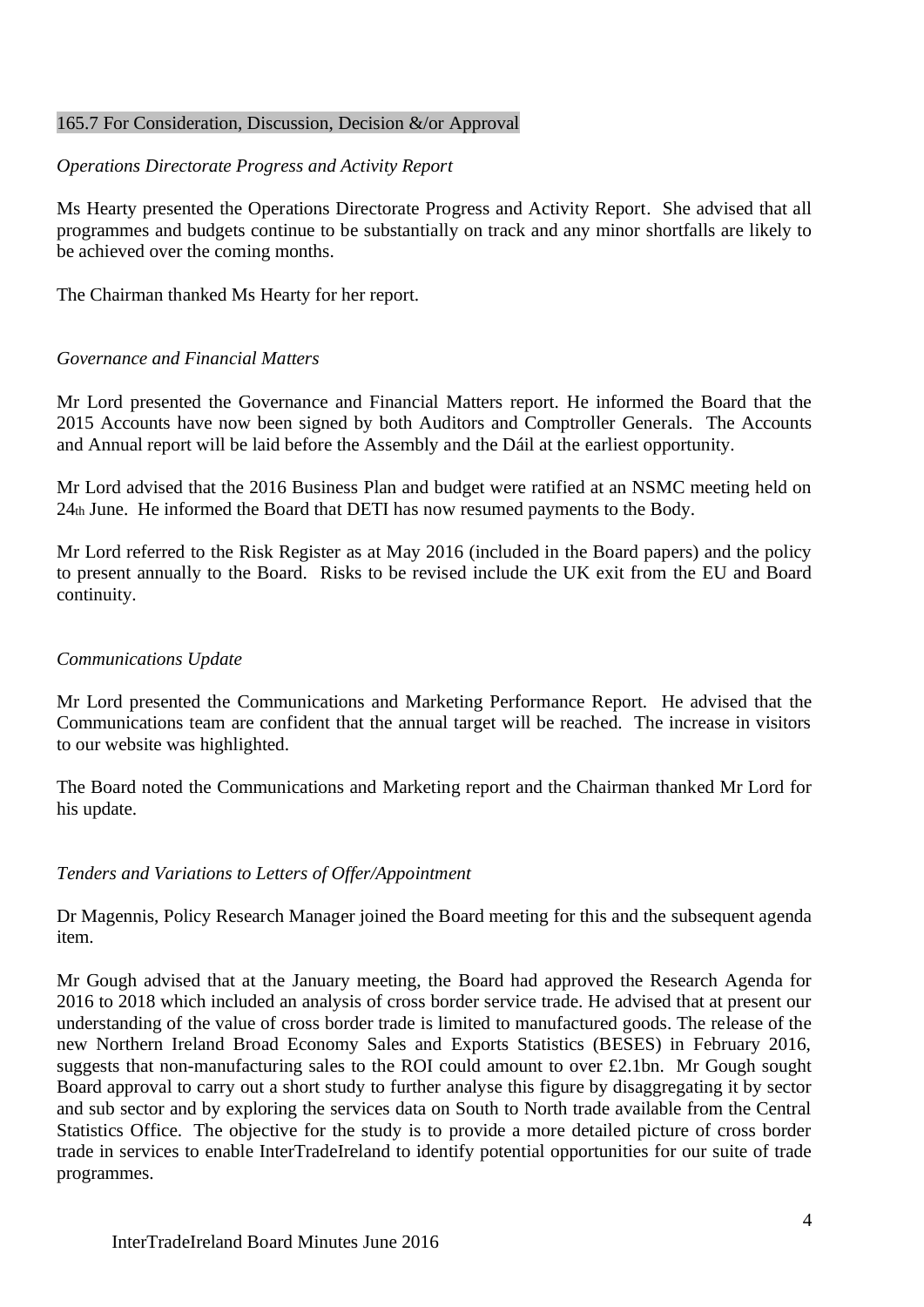The Board approved the request to go to competitive tender to carry out 'an Analysis of cross border services trade'.

# *Draft Action Plan for Development of All Island Sectoral Ecosystem: Pharmaceuticals Sector*

Mr Gough presented a draft Action Plan for Development of All Island Sectoral Ecosystem: Pharmaceuticals Sector. He informed the Board that in November 2015, InterTradeIreland published a report entitled 'Mapping the Potential for All Island Sectoral Ecosystem', which sets out a framework to assess how and what potential benefits can be derived from cross border co-operation to develop all island sectoral ecosystems. Mr Gough advised that InterTradeIreland has established and held meetings of an all island steering group with representation from the relevant development agencies (IDA Ireland, Enterprise Ireland, Invest N.I. and Science Foundation Ireland). The group agreed that the pharmaceuticals sector should be prioritised and a subsequent meeting was held with the sectoral experts from the agencies to devise a draft action plan. Mr Gough outlined two options to deliver an all island pharma convention that will give visibility to an all island sectoral ecosystem approach to the development of the pharmaceutical sector:

Option one would involve InterTradeIreland partnering with Bio-PharmaChem Ireland (the representative Body for the sector in Ireland) to create an all island convention. The 3 day event will be opened by the Taoiseach and InterTradeIreland has the opportunity to co-fund the event to involve industry and researchers from Northern Ireland and invite a Northern Minister to the convention.

Option two would involve InterTradeIreland organising a separate All Island Pharma Convention in 2017 with the costs being significantly higher.

The Board discussed the various options and approved funding towards the BioPharmaChem Ireland event in 2016.

# *Interreg V Update*

Mr Gough gave an update on the Interreg V programme. He advised that a meeting of the Steering Committee due to be held on 22nd June was postponed. A decision by the Interreg Steering Committee is now expected on the  $27<sub>th</sub>$  July 2016.

The Chairman thanked Mr Gough for his update.

# *Business Plan Budget Variance and Milestone Exception Report*

The Board noted the Business Plan Budget Variance and Milestone Exception Report.

# 165.8 AOB

The Board had a lengthy discussion on the implications and impacts of the UK leaving the European Union. Ms Delaney reported that the matter was discussed at the Communications Sub Committee meeting held that morning. The Board agreed that InterTradeIreland's role should continue to be